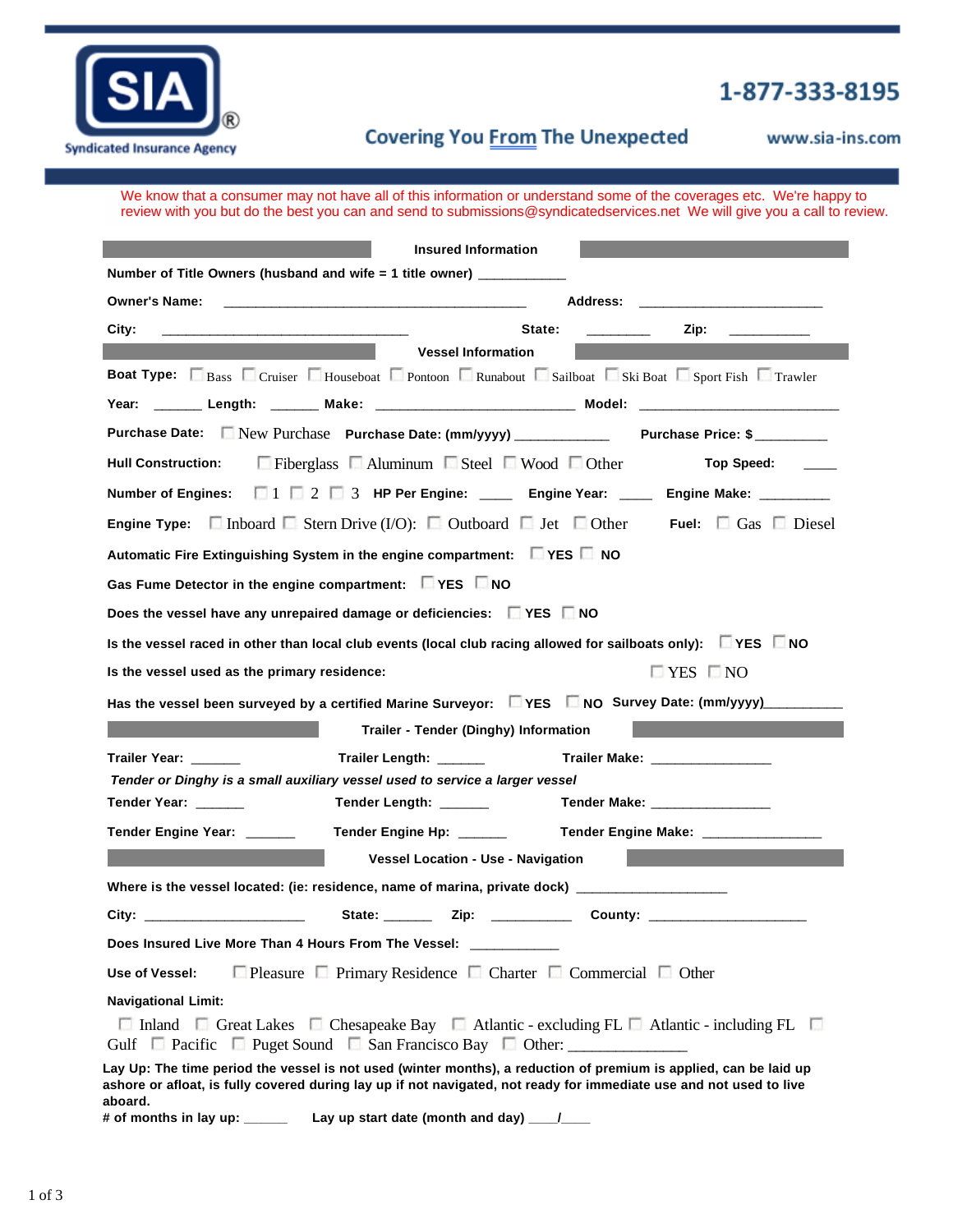|                                                                                                                                                                                                                                                                                                                             | <b>Operator Information</b>            |                                                                                      |  |  |  |  |
|-----------------------------------------------------------------------------------------------------------------------------------------------------------------------------------------------------------------------------------------------------------------------------------------------------------------------------|----------------------------------------|--------------------------------------------------------------------------------------|--|--|--|--|
|                                                                                                                                                                                                                                                                                                                             |                                        |                                                                                      |  |  |  |  |
| <b>Years of Boat Ownership:</b>                                                                                                                                                                                                                                                                                             | <b>Years of Boating Experience:</b>    |                                                                                      |  |  |  |  |
| Operator Has a Safe Boating Certificate From: ■ None ■ USCG ■ USPS ■ Captain's License                                                                                                                                                                                                                                      |                                        |                                                                                      |  |  |  |  |
| Total number of minor driving violations in the last 3 years: ________                                                                                                                                                                                                                                                      |                                        |                                                                                      |  |  |  |  |
| Total number of DUI or Reckless driving violations in the last 3 years: ________                                                                                                                                                                                                                                            |                                        |                                                                                      |  |  |  |  |
| Prior Owned Boats: This information needs to correspond with ownership experience above. We base our<br>underwriting on the years of boat ownership, not boating experience. If there is additional information on the<br>boating experience that you would like us to consider, please use the comments section on page 3. |                                        |                                                                                      |  |  |  |  |
| Length: ___ Make: __________________Years Owned: ____ Length: ___ Make: ________________Years Owned: ___                                                                                                                                                                                                                    |                                        |                                                                                      |  |  |  |  |
| Length: Make: Nake: Nears Owned: Length: Make: Nake: Nake: Nears Owned: Nears Owned:                                                                                                                                                                                                                                        |                                        |                                                                                      |  |  |  |  |
| # of additional regular operators: $\Box$ 0 $\Box$ 1 $\Box$ 2 $\Box$ 3 $\Box$ 4 $\Box$ > 4 see page 3 for additional operators.                                                                                                                                                                                             |                                        |                                                                                      |  |  |  |  |
| # of any PAID Captain or Crew:                                                                                                                                                                                                                                                                                              | Full Time or Part Time: Full Full Part |                                                                                      |  |  |  |  |
|                                                                                                                                                                                                                                                                                                                             | <b>Coverages Requested</b>             |                                                                                      |  |  |  |  |
| <b>Vessel Value:</b><br>engine value(s) are included in Vessel Value. \$0 for liability only                                                                                                                                                                                                                                |                                        |                                                                                      |  |  |  |  |
| Trailer Value: Trailer Value                                                                                                                                                                                                                                                                                                |                                        |                                                                                      |  |  |  |  |
| Liability Limit: $\Box$ \$50,000 $\Box$ \$100,000 $\Box$ \$300,000 $\Box$ \$500,000 $\Box$ \$1,000,000 $\Box$ Other \$                                                                                                                                                                                                      |                                        |                                                                                      |  |  |  |  |
| Uninsured Boaters: Limit is based on the type of boat and program. Please see limit when quote is returned.                                                                                                                                                                                                                 |                                        |                                                                                      |  |  |  |  |
| Medical Payments: $\Box$ \$1,000 $\Box$ \$5,000 $\Box$ \$10,000 $\Box$ \$25,000 $\Box$ Other \$                                                                                                                                                                                                                             |                                        |                                                                                      |  |  |  |  |
| Personal Effects: Limit is based on the type of boat or you can select the limit desired. Other $\square$ \$                                                                                                                                                                                                                |                                        |                                                                                      |  |  |  |  |
| Towing-Emergency: Limit is based on the type of boat and program. Please see limit when quote is returned.                                                                                                                                                                                                                  |                                        |                                                                                      |  |  |  |  |
| Additional coverage details will be shown on the quote                                                                                                                                                                                                                                                                      |                                        |                                                                                      |  |  |  |  |
|                                                                                                                                                                                                                                                                                                                             | <b>Current Insurance Information</b>   |                                                                                      |  |  |  |  |
| Company:                                                                                                                                                                                                                                                                                                                    | Premium: __________                    | <b>Expiration Date:</b>                                                              |  |  |  |  |
| Any Reported Boat Losses in Last 5 Years:                                                                                                                                                                                                                                                                                   |                                        | $\Box$ YES $\Box$ NO                                                                 |  |  |  |  |
| Has any insurance coverage ever been Cancelled or Refused: $\square$ YES $\square$ NO                                                                                                                                                                                                                                       |                                        |                                                                                      |  |  |  |  |
| Date of Loss: __________                                                                                                                                                                                                                                                                                                    |                                        | Date of Loss: _______________ Date of Loss: ______________ Date of Loss: ___________ |  |  |  |  |
| Notes/Comments * Loss Details/Refused Insurance Details: (required if YES to Losses/Refused Insurance)                                                                                                                                                                                                                      |                                        |                                                                                      |  |  |  |  |
|                                                                                                                                                                                                                                                                                                                             |                                        |                                                                                      |  |  |  |  |
|                                                                                                                                                                                                                                                                                                                             |                                        |                                                                                      |  |  |  |  |
|                                                                                                                                                                                                                                                                                                                             |                                        |                                                                                      |  |  |  |  |